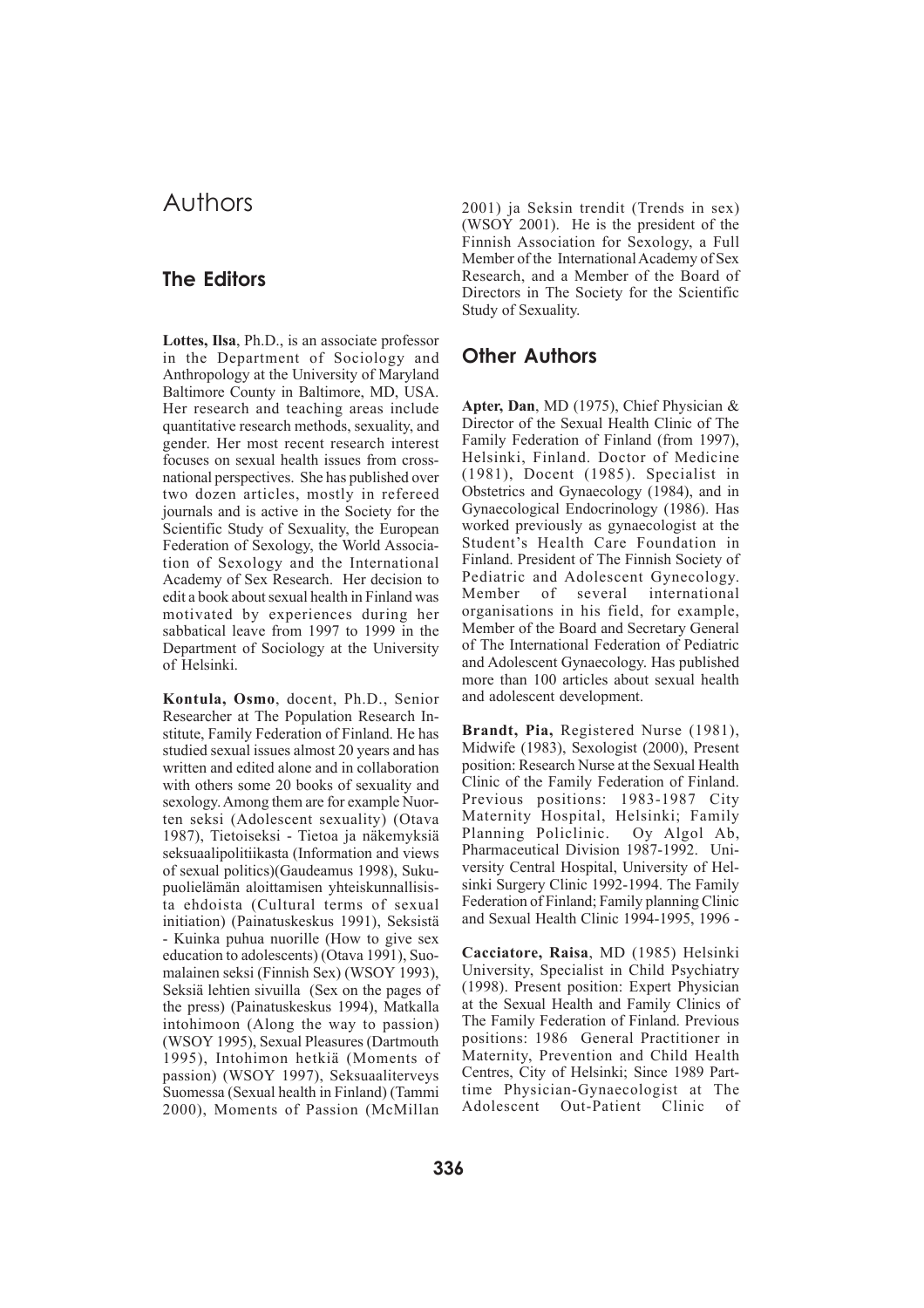Folkhälsan, Helsinki; Since 1990 Part-time Sexual Health Physician at the Adolescent Out-Patient Clinic of Aurora Hospital, and since 1999 the University Central Hospital, Helsinki University. Since 1994 Vice-President of The Finnish Society of Pediatric and Adolescent Gynecology. Helsinki University, Children and Adolescent Department. Since 1994 Vice-President of The Finnish Society of Pediatric and Adolescent Gynecology. Has worked as an expert in various tasks concerning adolescent sexual health, maternity care and children's sexuality. Publications, for example, about the sexuality of children and adolescents, contraception, the first gynaecological examination. Has published sexuality education material for children and adolescents (*The Nine Steps of Sexuality*, with Korteniemi-Poikela, National Board of Education, 2000).

**Esko, Matti,** Doctor of Theology, Secretary General of the Centre for Family Issues of the Evangelic-Lutheran Church of Finland, family therapist (Advanced Special Level), job supervisor and educator. Published a dissertation *Some Aspects of Fatherhood* in Boston, USA in 1985, several publications and articles in Finnish.

**Hiltunen-Back, Eija,** MD (1988), Senior Dermato-venereologist in the STD Clinic at Helsinki University Central Hospital, 1996- . Epidemiologist in the STD Clinic at the Aurora Hospital, 1988-1993, and at the National Public Health Institute,1994-1998. Publications on STD epidemiology in Finland.

**Ilmonen, Tuisku,** MSocSc (Psychology), Training Director, The SEXPO Foundation, Psychologist, worked as a Sex Counsellor and Sex Therapist for over 20 years. Published *Yours with love* (The National Association of the Disabled 1987), *Challenges of life* (Workers' Educational Association WEA Finland 1990), *The winged bridge-builder* (WEA Finland 1995).

**Kaimola, Kari**, BSc (Psychology), Clinical Sexologist, Sex Counsellor, Trainer; sex therapy (couples and individuals), sex education and training for professionals in health and social care, counselling and training in rehabilitation (disabled and longterm patients), training in gay, lesbian, bisexual and transgendered issues. Has worked previously for the SEXPO Foundation and Jyväskylä Polytechnic, School of Health and Social Care; now working in the Family Federation of Finland (Sexual Health Clinic), the Organisation for Sexual Equality (SETA), and the Transgender Support Centre. Board Member of the Sexological Association of Finland; Chair of the Section on Sex Therapy in the Sexological Association of Finland; Finnish representative in the group of education in the Nordic Association of Clinical Sexology (NACS) .

**Karkaus-Rikberg, Kaija,** Journalist, editor of the 30th Anniversary Book of the SEXPO Foundation.

**Kautto, Sari,** Project Secretary in the Family Planning 2000 project of STAKES (National Research and Development Centre for Welfare and Health).

**Kiviluoto, Pirkko,** MD, Specialist Physician in General Medicine, Medical Adviser, The Family Federation of Finland. Works as an expert in sexual and reproductive health in the International Affairs Department of the Family Federation of Finland. Specialised in the sexual health of aging people especially while directing the Full Life Project of The Family Federation of Finland, providing information and services for aging people's sexual health and upheld the rights of aging people.

**Kosunen, Elise,** MD, Specialist Physician in General Medicine, has worked as an Assistant Lecturer at the University of Tampere from 1991. Worked earlier as a practical physician during 11 years in a hospital and a health-care centre. Published her dissertation about teenage pregnancies and contraception (1996).

**Lehtonen, Jukka,** MSocSc (Sociology)**,** researcher, Department of Sociology, Helsinki University. Finalising his PhD dissertation in sociology on heteronormativity in school practices.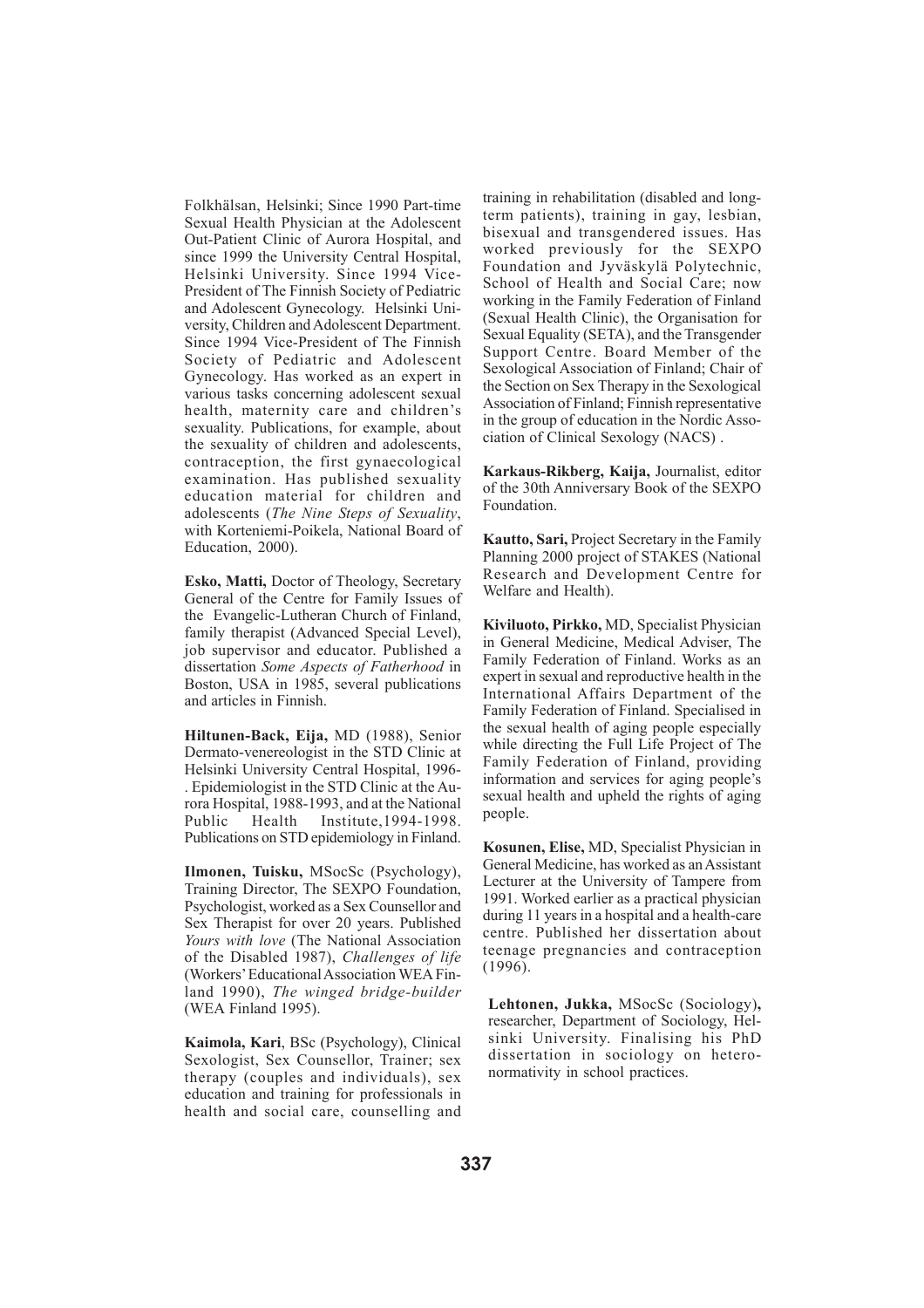**Liinamo, Arja,** MSc (Health Sciences), Public Health Nurse, Lecturer in Health Care. Works in research and development projects at the Jyväskylä Polytechnic, Finland. Previously worked in planning tasks in health education projects and as a researcher in health study projects on young people as well as in research and development projects in sexual health. Articles on school health education, especially in sex education.

**Lähdesmäki, Seija O.,** MA**,** Counsellor of Education for Biology at the National Board of Education, Lecturer in Biology and Geography. Several years of experience as sex educator and trainer. Has edited educational material for sex education, and guidebooks supporting the curricula and the work of teachers. Guidebooks on the development of adolescents. Edited (together with Osmo Kontula) the book *How to talk about sex with young people.* At present the Project Leader of the Development Project of the Teaching of Mathematics and Natural Science (LUMA).

**Mäkelä, Marjukka,** MD, MSc (Health Services Research, McMaster University), Specialist Physician, Research Professor at the Finnish National Research and Development Centre for Welfare and Health (STAKES). Chairperson of the Expert Group on Family Planning and Maternity Care from 1992.

**Nissinen, Jussi**, MSocSc (Social Psychology), Psychotherapist and trainer in the SEXPO Foundation. Co-edited (together with Jukka Lehtonen and Maria Socada) a basic textbook on gays, lesbians and transgendered people (*From a heteroassumption to pluriformity*)(1997) for students in polytechnics and universities. A co-founding member of the Finnish Organisation for Sexual Equality (SETA) in 1974, the Finnish Aids Council (1986) and the Finnish Body Positive (FBP), The Organisation for People with HIV/AIDS in Finland (1989). Previously social worker/ counsellor of the Finnish Organisation for Sexual Equality (SETA). Articles on lesbians, gays, transgendered persons and HIV/AIDS.

**Nurmi, Tuulikki**, LicSocSc (Sociology), M. Health Care, Senior Officer at the Ministry of Social Affairs and Health. Previously Secretary of the Working Group on Sex Education of the Ministry of Social Affairs and Health, Chair of the Eroticism and Health Working Party of the Advisory Committee for Health Education of the Ministry of Social Affairs and Health. Member of various committees, working groups and projects on sexual topics of authorities and organisations. Research on the need for sex education on the population level and the resources of Health Nurses for sex counselling.

**Peltonen, Heidi,** MSc (Health Science), Public Health Nurse. Senior Adviser for Health Education at the National Board of Education of Finland, expert on health promotion, health education and student services. Many years of experience in practical health education, and editing guidebooks and materials supporting curricula and the work of teachers in comprehensive schools.

**Raijas, Riitta,** BA (Psych), Crisis Counsellor, Rape Crisis Center *Tukinainen [Support Woman]*. Previously working in the treatment project for sex criminals and their victims of the SEXPO Foundation. Training, consultation, counselling, and guidance in groups for women who have experienced violence. Has participated in various working groups and projects on violence against women and children. Research (together with Jaana Kauppinen) for a television documentary about pedophilia *The Secret We Share*. Has edited the report *The treatment of sex criminals and their victims* (1996), and co-edited (together with Taina Repo) the project report *The Rape Crisis Centre Tukinainen [Support Woman] Project 1993 – 1998*, (1999). Research (Master's thesis in psychology) on rape trauma and recovery (2000).

**Ranki, Anna-Mari**, MD, Professor of Dermatology and Venereal Diseases, Department of Dermatology and Venereal Diseases, University of Helsinki and Helsinki University Hospital. Main research area has been the HIV infection (AIDS), 1983-1998. Principal Investigator in research projects funded by the Academy of Finland and the